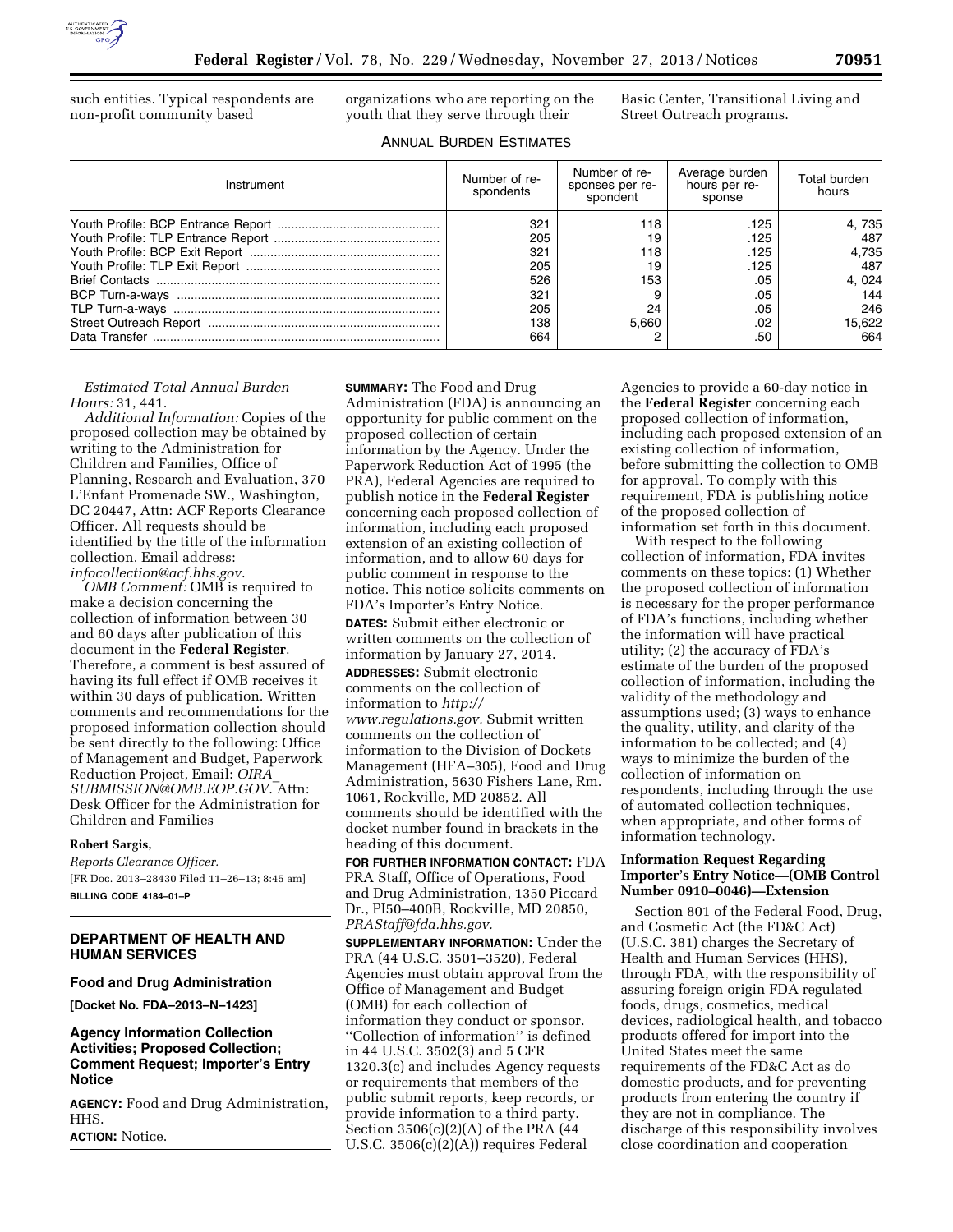between FDA headquarters and field inspectional personnel and the U.S. Customs Service (USCS), as the USCS is responsible for enforcing the revenue laws covering the very same products.

This collection of information gathers data for FDA-regulated products being imported into the United States and is being used by FDA to review and prevent imported products from entering the United States if the products do not meet the same requirements of the FD&C Act as domestic products.

Until October 1995, importers were required to file manual entries on OMBapproved forms which were accompanied by related documents. FDA did away with use of the paper forms effective October 1, 1995, to eliminate duplicity of information and to reduce the paperwork burden both on the import community and FDA. FDA then implemented an automated nationwide entry processing system which enabled FDA to more efficiently obtain and process the information it requires to fulfill its regulatory responsibility.

Most of the information FDA requires to carry out its regulatory responsibilities under section 801 is already provided electronically by filers to USCS. Because USCS relays this data to FDA using an electronic interface, the majority of data submitted by the entry filer need be completed only once.

At each U.S. port of entry (seaport, landport, and airport) where foreignorigin, FDA-regulated products are

offered for import, FDA is notified through USCS's Automated Commercial System (ACS) by the importer (or his/ her agent) of the arrival of each entry. Following such notification, FDA reviews relevant data to ensure the imported product meets the standards as required for domestic products, decides on the admissibility of the imported product, and informs the importer and USCS of its decision. A single entry frequently contains multiple lines of different products. FDA may authorize products listed on specific lines to enter the United States unimpeded, while other products listed in the same entry may be held pending further FDA review/action.

All entry data pass through a screening criteria program resident on a USCS computer. This screening program was developed and is maintained by FDA. This electronic screening criteria module makes the initial screening decision on every entry of foreign-origin, FDA-regulated product. Almost instantaneously after the entry is filed, the filer receives FDA's admissibility decision for each entry, i.e., ''MAY PROCEED'' or ''FDA REVIEW.''

In addition to the information collected by USCS, FDA requires four additional pieces of information that were not available from USCS's system in order to make an admissibility decision for each entry. These data elements include the FDA Product Code, FDA country of production, manufacturer/shipper, and ultimate

consignee. OMB has previously approved the automated collection of these four data elements for tobacco products that filers could provide to FDA along with other entry-related information. Providing this information to FDA results in importers receiving an FDA admissibility decision more expeditiously, e.g., the quantity, value, and Affirmation(s) of Compliance with Qualifier(s).

Since the inception of the interface with ACS, FDA's electronic screening criteria program has been applied nationwide. This eliminates issues such as ''port shopping'' (attempts to intentionally slip products through one FDA port when refused by another, or filing entries at a port known to receive a high volume of entries). Every electronically submitted entry line of foreign-origin, FDA-regulated product undergoes automated screening and the screening criteria can be set to be as specific or as broad as applicable; changes are immediately effective. This capability is of tremendous value in protecting the public if there is a need to immediately halt specific product from entering the United States.

If the data in this collection of information is not collected, FDA could not adequately meet its statutory responsibilities to regulate imported products, nor control potentially dangerous products from entering the U.S. marketplace.

FDA estimates the burden of this collection of information as follows:

# TABLE 1—ESTIMATED ANNUAL REPORTING BURDEN 1

| FDA Imported Products | Number of<br>respondents | Number of<br>responses per<br>respondent | Total annual<br>responses | Average<br>burden<br>per response | <b>Total hours</b> |
|-----------------------|--------------------------|------------------------------------------|---------------------------|-----------------------------------|--------------------|
|                       | 3.406                    | .089                                     | 3,709,134                 | (8 minutes)                       | 519,279            |
| Tobacco               | 330                      | 68                                       | 22.440                    | (8 minutes)                       | 3142               |
| Total                 |                          |                                          |                           |                                   | 522,421            |

1There are no capital costs or operating and maintenance costs associated with this collection of information.

The hourly burden for this information collection is based on FDA's averaging of data obtained during a survey of nine representative filers nationwide and FDA's experience. For purposes of comparison of hourly burden, the filers also were requested to provide the same information with regard to filing entries manually. FDA felt that the average time for completing either electronic or manual entries was very similar.

Based on data collected by FDA's survey of nine filers and its experience,

the total annual burden to the import community to submit information electronically for 3,731,574 average annual responses was 522,421 hours. The previously OMB-approved hours per response (0.14 hours) are expected to remain the same.

This burden includes the time FDA estimates it will take respondents to compile and provide documents to FDA for those entries where FDA cannot make an admissibility decision based on the electronic data alone. Based on the survey of nine filers and FDA's past

experience, FDA estimates that there will be no additional costs to provide import data electronically to FDA, as filers already have equipment and software in place to enable them to provide data to USCS via the automated system. Therefore, no additional software or hardware need be developed or purchased to enable filers to file the FDA data elements at the same time they file entries electronically with USCS.